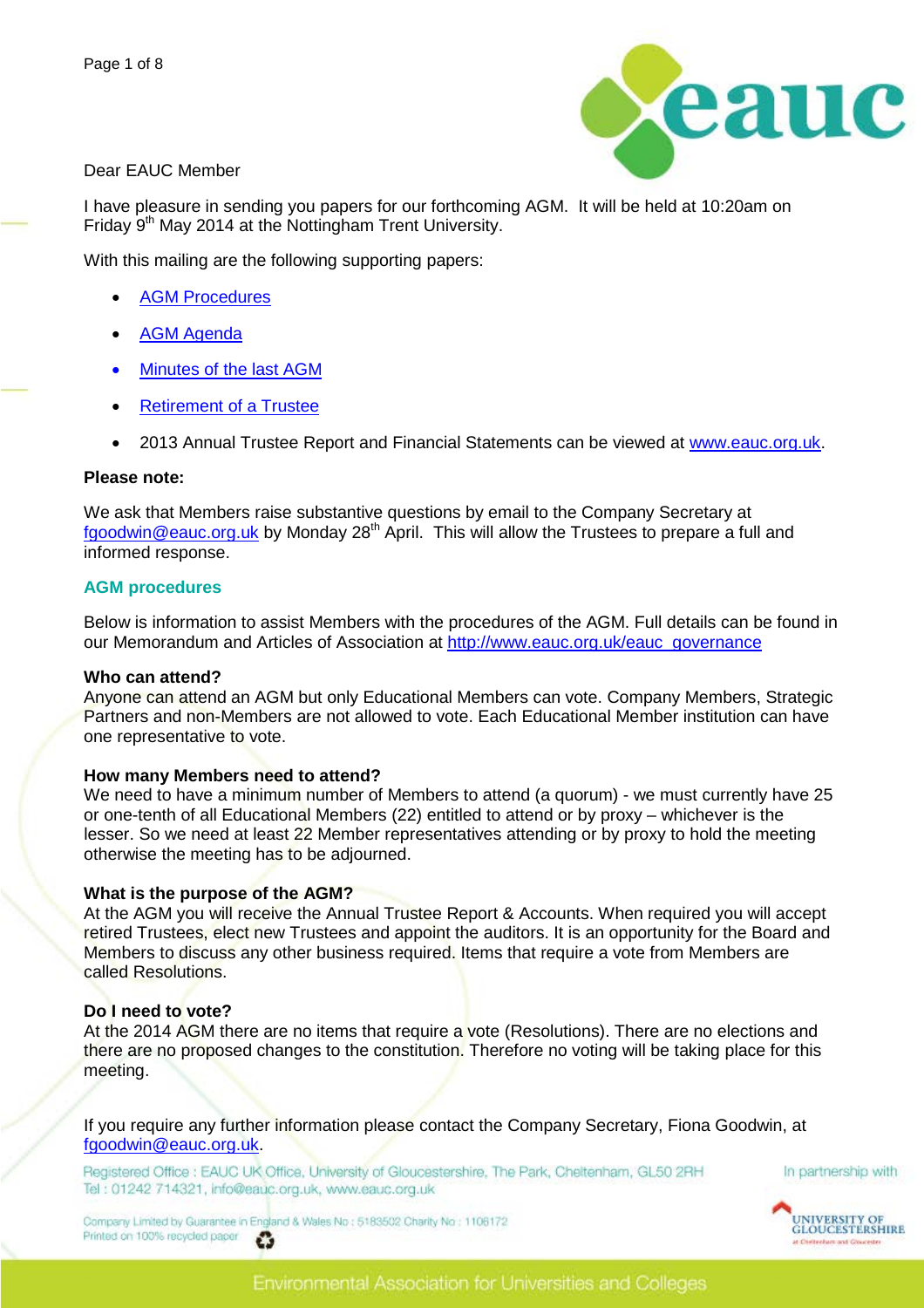

<span id="page-1-0"></span>The Environmental Association for Universities and Colleges (EAUC)

# **Annual General Meeting**

9 May 2014 – 10:20 at Nottingham Trent University

# Agenda

- 1. Welcome and Apologies *Robert Bellfield, Chair of the Board*
- 2. Approval of Minutes of 2013 AGM *Robert Bellfield, Chair of the Board*
- 3. Retirement of Board Member who will act as Company Director and Charity Trustee *Robert Bellfield, Chair of the Board*
- 4. Review of the Year 2013 Annual Trustee Report & Accounts, followed by questions *Iain Patton, CEO & Roger Bond, Audit Sub-Committee*
- 5. Future Plans, followed by questions *Iain Patton, CEO & Robert Bellfield, Chair of the Board*
- 6. Focus on Rio+20 and 'The Future We Want' Manifesto *Harriet Sjerps-Jones, Board Member*
- 7. Any other business *Robert Bellfield, Chair of the Board*

**Only Educational Members are entitled to vote at Annual General Meetings. The voting right of Member institutions may be exercised by one representative only. There are no resolutions presented for voting at this meeting.**

Registered Office : EAUC UK Office, University of Gloucestershire, The Park, Cheltenham, GL50 2RH Tel: 01242 714321, info@eauc.org.uk, www.eauc.org.uk

In partnership with

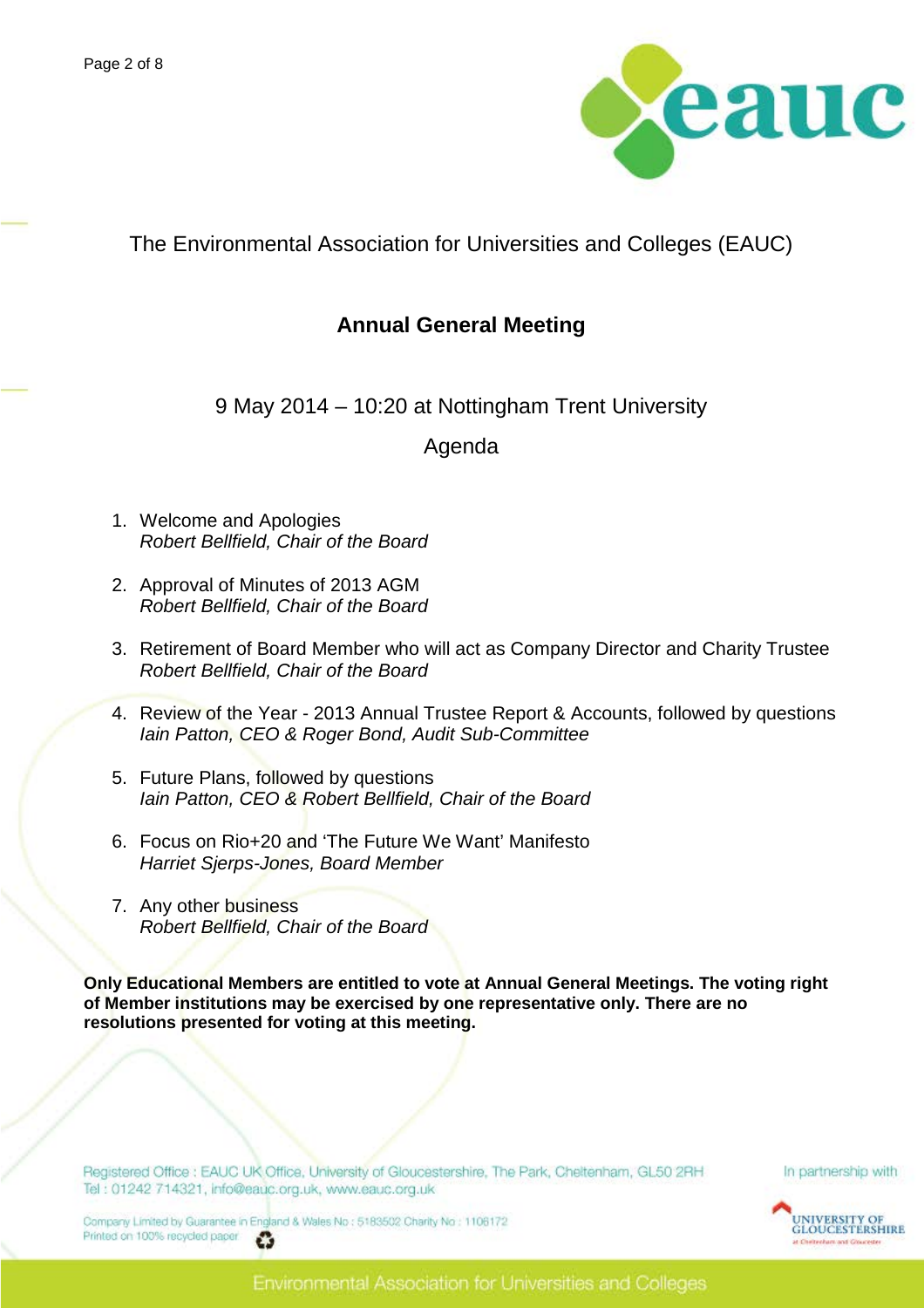

## <span id="page-2-0"></span>**Annual General Meeting Minutes**

# **19th April 2013 – University of Nottingham**

### **Chair – Robert Bellfield (RB)**

A copy of the presentation and papers can be found at [http://www.eauc.org.uk/eauc\\_governance.](http://www.eauc.org.uk/eauc_governance)

#### **1. Welcome and Apologies**

The Chair welcomed Members to the AGM.

Apologies received from Katrina Henderson, Cardiff University and Wendy Purcell, Plymouth University.

Any other business was to be raised prior to the meeting and none has been raised.

#### **2. Approval of Minutes of 2012 AGM**

The minutes were approved.

#### **3. Resolution Paper AGM13-01 – Election of Board Member who will act as Company Director and Charity Trustee**

As well as fulfilling a governance and oversight role, EAUC's trustees agree the strategy and priorities of the association. Due to one trustee (Fraser Lovie) stepping down as of today there is one vacancy to fill on the Board of Trustees. The Board undertake a skills gap analysis of what is required to ensure the Board remains a balanced strategic group with relevant experience to bring to the governance of the organisation. The Board are looking for Strategic/Policy expertise and Director/Senior Management level – e.g. Vice Chancellor, Principal. The Board also value the broader perspective of **out of sector experience and previous Board experience.** Further details of this process are included in the AGM papers for information.

The Board asked for nominations in February and received 2 applications. The Board has agreed that a recommendation to the Membership is not required on this occasion. We have asked all key contacts or the appointed representative for Member institutions to vote online using the Electoral Reform Services (ERS) secure site for the past three weeks. Voting closed on 12<sup>th</sup> April 2013 and will be added to the physical vote today. Only those who have been issued with a voting card are eligible to vote and will be counted. RB asked those eligible to complete their voting card and ERS collected them. The voting results will be announced at the end of the meeting once all votes have been verified which is being undertaken by Adrian Wilkins, the scrutiniser from ERS. The candidate with the highest majority will be appointed as of today as a trustee. No questions were raised.

#### **4. Review of the Year**

RB handed over to lain Patton (IP), CEO to go through the Annual Trustee Report. IP explained new more user-friendly format for Annual Report. IP highlighted activities of the year which included:

Registered Office : EAUC UK Office, University of Gloucestershire, The Park, Cheltenham, GL50 2RH Tel: 01242 714321, info@eauc.org.uk, www.eauc.org.uk



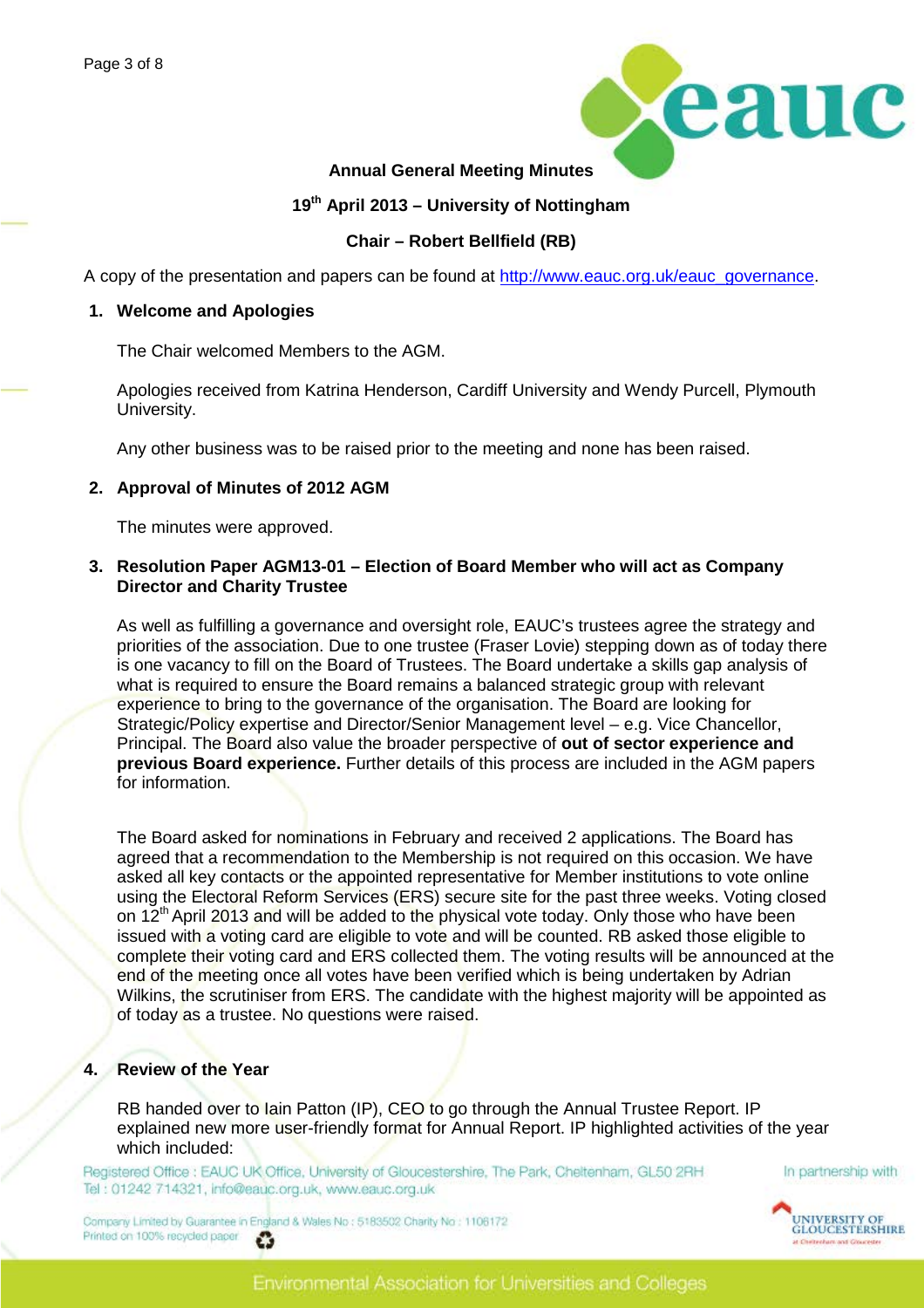

- 2012 Member statistics strong Scottish coverage but more work required with England FE institutions;
- 5 Community of Practices now up and running. Over 1400 Members are active in all our groups;
- Widening range of job roles involved in Membership. This brings both opportunity and challenges. The focus now is on reaching more senior management as currently only 7% of Member contacts;
- Launch of new Member Pack, which is designed to assist Members in understanding and promoting benefits and value of Membership to their institution;
- Introduction to sustainability elearning module now available to all members;
- Launch of Sustainable Solutions consultancy service;
- New 'Recommend a Member' scheme now available, rewarding Members for helping to spread the word to other institutions;
- Consultations Members have been represented on a variety of consultations including high level involvement at the Rio+20 talks;
- Green Gown Awards continuing to grow, with a focus on greater dissemination to members through case studies and videos on Sustainability Exchange;
- LSIS work included 6 cohorts of the Leaders of the Future programme which uses Members to develop the programme and highlight their skills and experiences;
- Sustainability Exchange our new website, launched in 2012, is based on building wider partnerships with other sector bodies, bringing resources together and providing webinars and forums;
- LiFE Index 2 Silver accreditations achieved in 2012;
- Advocacy Members are represented on every board or group that exists within the sector relating to sustainability, providing a greater voice for Members. EAUC are involved with new group ELSA, which is focussing on lifelong learning from primary school onwards;
- Member Advisory Council (MAC) our MAC has now been running for more than a year and has consulted on a number of member matters including the member fee changes and our 5 Year Strategic Framework;
- International 2012 saw the launch of a new website 'The Platform for Sustainability Performance in Education', bringing together an overview of sustainability assessment tools for universities and colleges from around the world;
- 5 Year Strategic Framework Members and Strategic Partners were consulted on our new strategic framework, which will run from 2013-2018;
- Carbon Reporting EAUC has begun monitoring carbon, with 2012 forming the baseline data year. Future plans include benchmarking our data against similar charitable organisations;
- Fee Impact Analysis EAUC has lost 25% of Membership since the increase in member fees in May 2012. Analysis shows that this has been partly as a result of the rises and partly due to budget squeezes within institutions. We are working on various retention strategies to ensure Member value is at the heart of all we do. New initiatives include our 'Recommend a Member' scheme, new services planned for the future and a new 'comeback' discount planned for former members.

The floor was open to questions and comments. Below is a summary of these:

Registered Office : EAUC UK Office, University of Gloucestershire, The Park, Cheltenham, GL50 2RH Tel: 01242 714321, info@eauc.org.uk, www.eauc.org.uk

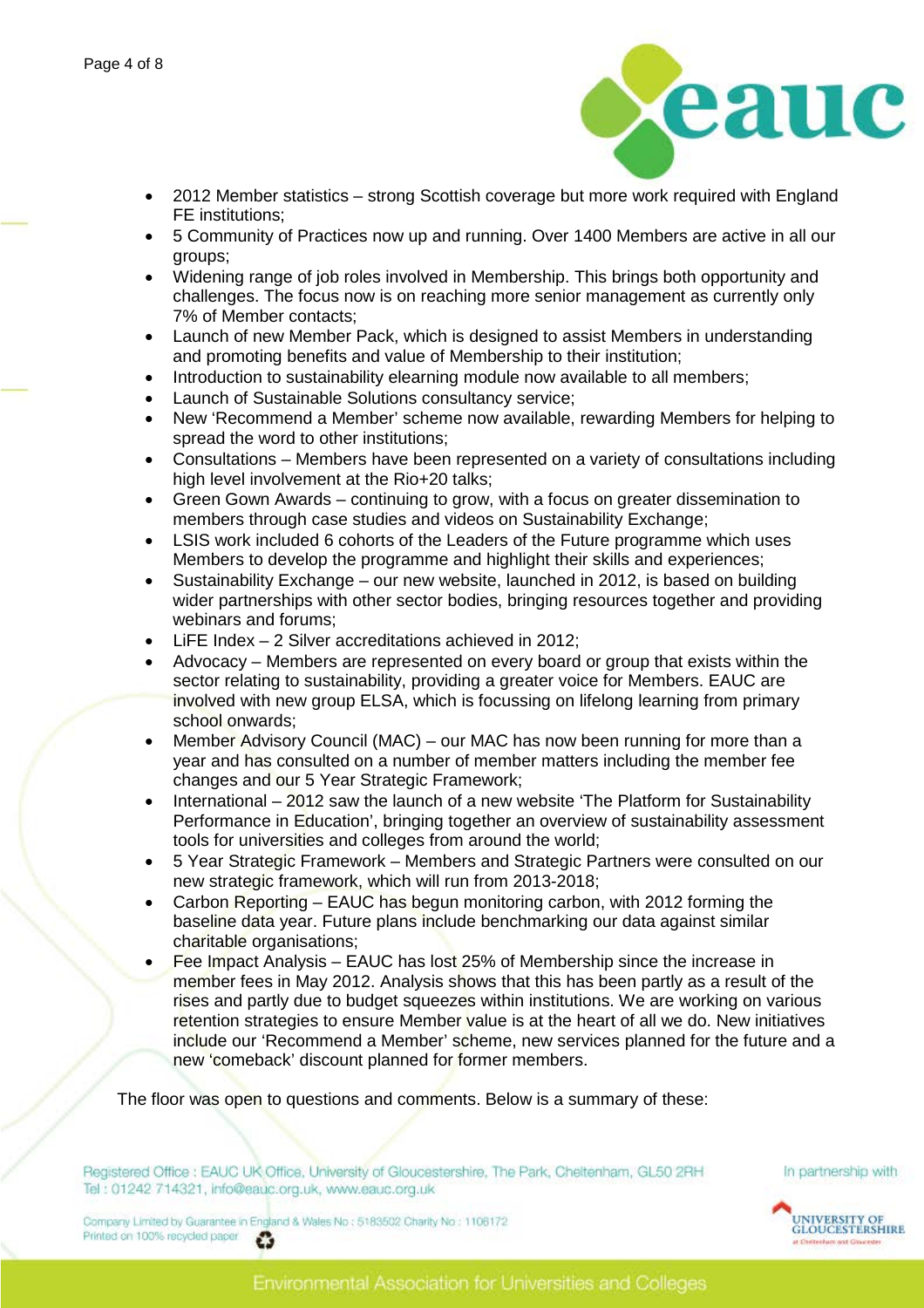

Jonathon Mills, Lancaster University: Are most of the Tier D larger universities who did not renew from England? IP responded – exact split not available but broadly yes. *(Post meeting note: 6 out of 8 Tier D non-renewals are from England).*

Phil Ball, University of Leicester: A 'comeback' discount for former members could be considered penalising loyal members who have renewed membership. How will EAUC prevent this? Lisa Walkley (LW), Membership Services Manager, responded – EAUC has recently launched our 'Recommend a Member' scheme which rewards existing Members for introducing new Members, so this offers a way for current Members to help increase Membership and benefit from it at the same time. *(Post meeting note: You can view details of the Recommend a Member Scheme at [http://www.eauc.org.uk/recommend\\_a\\_member.](http://www.eauc.org.uk/recommend_a_member))*

Jon Emmett, London School of Economics: The 25% reduction in Members impacts on the value of Membership as community is one of the main attractions. As part of the retention strategy, how does EAUC see students fitting in? IP responded – EAUC are opening Membership to students in the near future. The MAC has been consulting on this to ensure Members see value in including students. The final administrative details are still being worked out as there are challenges involved.

Emma Fieldhouse, University of Leicester: Sandra Lee, University of Leicester (Green Gown Awards judge in 2012), has raised concerns that the Green Gown Awards judging panel does not have enough EAUC Members on it. IP responded – all judges on the Green Gown Awards judging panel are sector based and judging is collaborative. However, Sandra Lee's concerns will be fed back to the Green Gown Awards Steering Group, which is made up of EAUC Members and Strategic Partners.

Ed Bending, University of Brighton: What is EAUC doing to communicate Member benefits to new Member contacts? LW responded – our Member pack is on the website with details of all Member benefits. However, EAUC want all Members to have access to sustainability straight to their inbox, so mapping the Member journey is an essential future plan. *(Post meeting note: you can view the Member Pack at [http://www.eauc.org.uk/member\\_pack\)](http://www.eauc.org.uk/member_pack).* 

IP handed over to Neil Scott (NS), Chief Finance Officer at University of Hull and Treasurer to provide an overview of the Annual Accounts. NS highlighted the following areas:

- $\bullet$  2012 accounts are our 9<sup>th</sup> year of audited accounts;
- In 2012 we made a loss of £18k. Income was £83,879k lower than expected and this was balanced with a reduced expenditure by £46,339k. Reasons for the loss included lower membership income and less than projected from the corporate sector;
- 2013 budget setting process was highlighted and the critical need to ensure we have sustainable finances. We continue to diversify our income through Membership fee increases, investment in our Corporate Relationship Manager to maximise return from the corporate sector, through exploring possible partnerships to cut costs and through providing contract services. The 2013 budget is projecting a small surplus mainly as a result of increase membership fees but all expenditure budgets have been frozen to keep costs down.

The floor was opened for questions and comments on the Annual Accounts. No questions were raised.

Registered Office : EAUC UK Office, University of Gloucestershire, The Park, Cheltenham, GL50 2RH Tel: 01242 714321, info@eauc.org.uk, www.eauc.org.uk



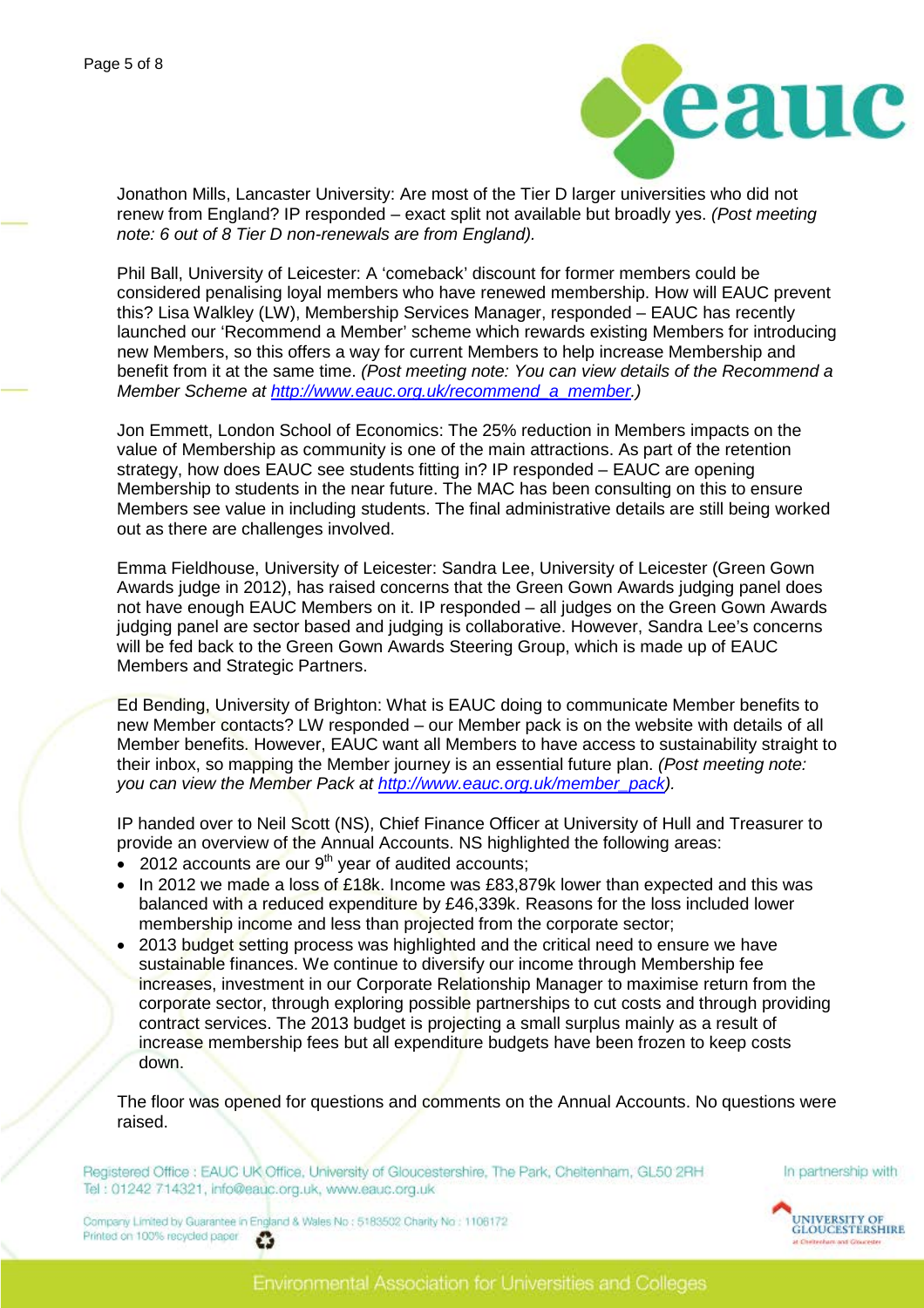# **5. Future Plans**



IP highlighted the future plans for the EAUC which included:

- 5 Year Strategic Framework after extensive consultation, the Board has approved the 2013-17 Strategic Framework. A new focus on forming alliances will be crucial to the future of the organisation. There is also a new focus on running EAUC as a fully sustainable business;
- Alignment of Member services there is a new focus on aligning all that we do to ensure we deliver for our Members. We will be running a Member survey in summer 2013 to gather more information on the changing needs of our Membership. A new skills map is planned to assist Members in understanding their training needs;
- Member voice we will improve mechanisms to hear our Members voices to feed into future developments;
- More support for EAUC Networks we recognise that our networks and groups are a key part of Membership so we will provide more support to ensure good practice and resources and shared with all Members;
- Online CPD we will continue to utilise new technologies to disseminate information to our Members;
- Student Membership following Board approval in 2012, we will design and launch a new level of Membership for Students;
- Leadership we will be working with our Members and Strategic Partners to engage and support sector leaders.

The floor was open to questions and comments. Below is a summary of these:

Steve Marsden, University Campus Suffolk: Is 'Environmental Association for Universities & Colleges' still an appropriate name for the organisation? IP responded – the name has been discussed many times in the past. Although it is not ideal, changing an organisation's name is a big decision, which has far reaching consequences.

Neil Smith, University of Southampton: How is EAUC going to help shape HEFCE's new Sustainable Development Strategy? IP responded – EAUC is involved in the process. However, we see HEFCE as having an enabling role as a facilitator, it is still up to us to form our own sector-wide strategy.

Liz Cooper, University of Edinburgh: I work in Fairtrade. How relevant is EAUC for those in my line of work? IP responded – we listen to our Members and provide resources and networks as required. For example, the Russell Group JISCmail was set up at the request of those Members to share information relevant to their institutions. If you would like a Fairtrade Community of Practice or JISCmail, we can set it up.

Grant Anderson, Nottingham Trent University: The reduction in Membership is very worrying. The grapevine suggests more Members are still wavering and may not renew. Does EAUC offer too much? Is it confusing to Members and spreading the organisation too thin? IP responded – EAUC is a wide, disparate group. Our Member contacts are not just Estates based or simply environmental anymore. We need to impact across wider areas of our Member institutions. NS responded – sustainability is dropping off the agenda as a result of budget cuts etc. and we must get it higher. In comparison to the energy costs at institutions, the member fee is tiny.

Registered Office : EAUC UK Office, University of Gloucestershire, The Park, Cheltenham, GL50 2RH Tel: 01242 714321, info@eauc.org.uk, www.eauc.org.uk

In partnership with

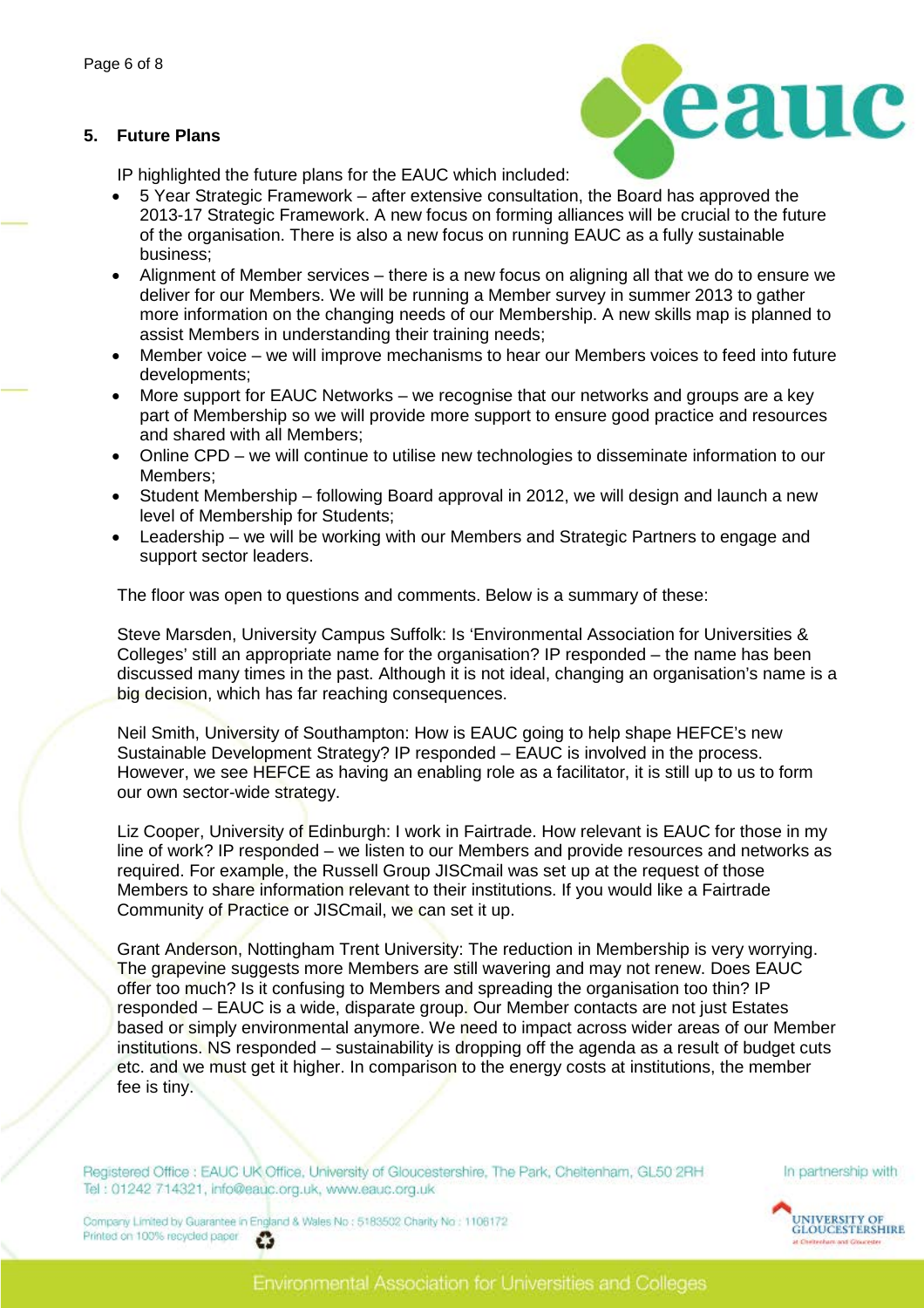

Ed Bending, University of Brighton: Can you clarify student membership costs and structure? IP responded – there is no additional cost to institutions, it will be an added benefit to existing Membership. LW responded – the MAC have been consulted to shape how student membership will work. We are still finalising details. Harriet Sjerps-Jones, Board Member and MAC Chair, responded – the MAC were very positive about student membership but there may be a requirement for segmented communications to ensure students receive appropriate information. Some questions on admin are still to be worked through to ensure it all works smoothly.

#### **6. Vote Results**

RB announced the results of the voting as:

| <b>Candidate</b>     | Votes cast for |
|----------------------|----------------|
| Janet Haddock-Fraser | 25             |
| <b>Wendy Purcell</b> | -33            |

Therefore Wendy Purcell will be elected as a Trustee and Director as of today.

#### **7. Close**

RB thanked IP, the Board and EAUC Staff for their hard work in 2012. RB thanked Fraser Lovie for his contribution to the Board over the last four years and presented him with a gift from EAUC. RB thanked all for attending and closed the meeting.

Registered Office : EAUC UK Office, University of Gloucestershire, The Park, Cheltenham, GL50 2RH Tel: 01242 714321, info@eauc.org.uk, www.eauc.org.uk

In partnership with